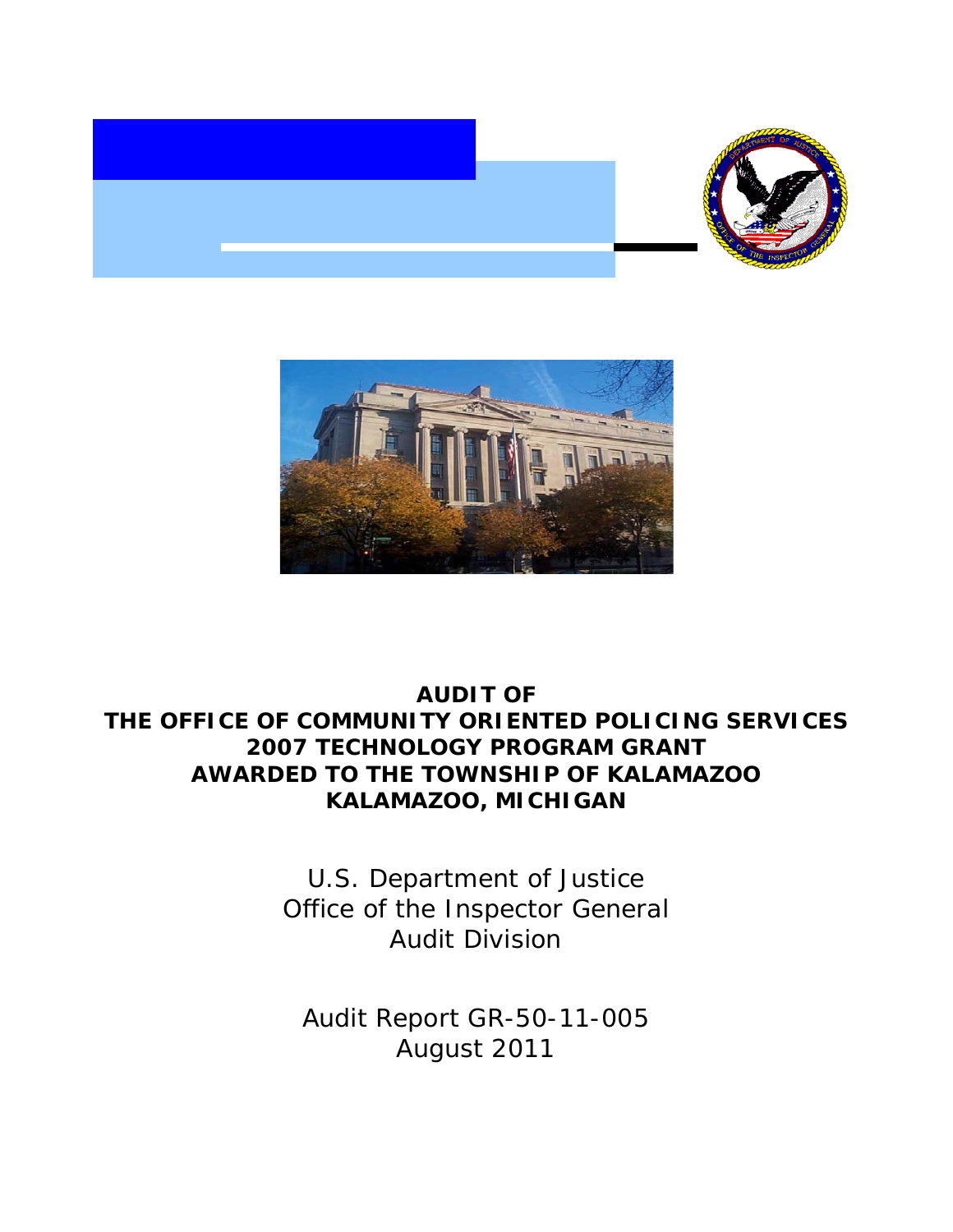## **AUDIT OF THE OFFICE OF COMMUNITY ORIENTED POLICING SERVICES 2007 TECHNOLOGY PROGRAM GRANT AWARDED TO THE TOWNSHIP OF KALAMAZOO KALAMAZOO, MICHIGAN**

## **EXECUTIVE SUMMARY**

The Office of the Inspector General, Audit Division, has completed an audit of the Office of Community Oriented Policing Services (COPS) Technology Program grant number 2007-CK-WX-0041 in the amount of \$746,934 awarded to the Township of Kalamazoo, Michigan. The COPS Technology Grant Program is designed to assist state, local, and tribal law enforcement agencies to procure technology that enhances the ability to share information with regional, state, and federal partners. Grants are intended to help facilitate the sharing of information across multiple jurisdictions, with the ultimate objective of increasing public safety.

Specifically, the purpose of grant number 2007-CK-WX-0041 was to assist the Township of Kalamazoo to purchase and install a Michigan Public Safety Communications System radio tower site in northeast Kalamazoo Township to enhance police, fire, and emergency medical service communications in areas that currently have poor, or in some cases, no radio coverage. This system is expected to be shared by 24 Kalamazoo County fire, police, emergency management, emergency medicine, school, and transportation authorities. This site will enhance the technology and operation of the Michigan Public Safety Communications System.

The purpose of this audit was to determine whether reimbursements claimed for costs under the grant were allowable, supported, and in accordance with applicable laws, regulations, guidelines, and terms and conditions of the grant, and to determine program performance and accomplishments. The objective of our audit was to review performance in the following areas: (1) internal control environment; (2) drawdowns; (3) grant expenditures, including personnel and indirect costs; (4) budget management and control; (5) matching; (6) property management; (7) program income; (8) federal financial and progress reports; (9) grant requirements; (10) program performance and accomplishments; and (11) monitoring of subgrantees and contractors. We determined that personnel costs, indirect costs, program income, and subgrantees were not applicable to this grant.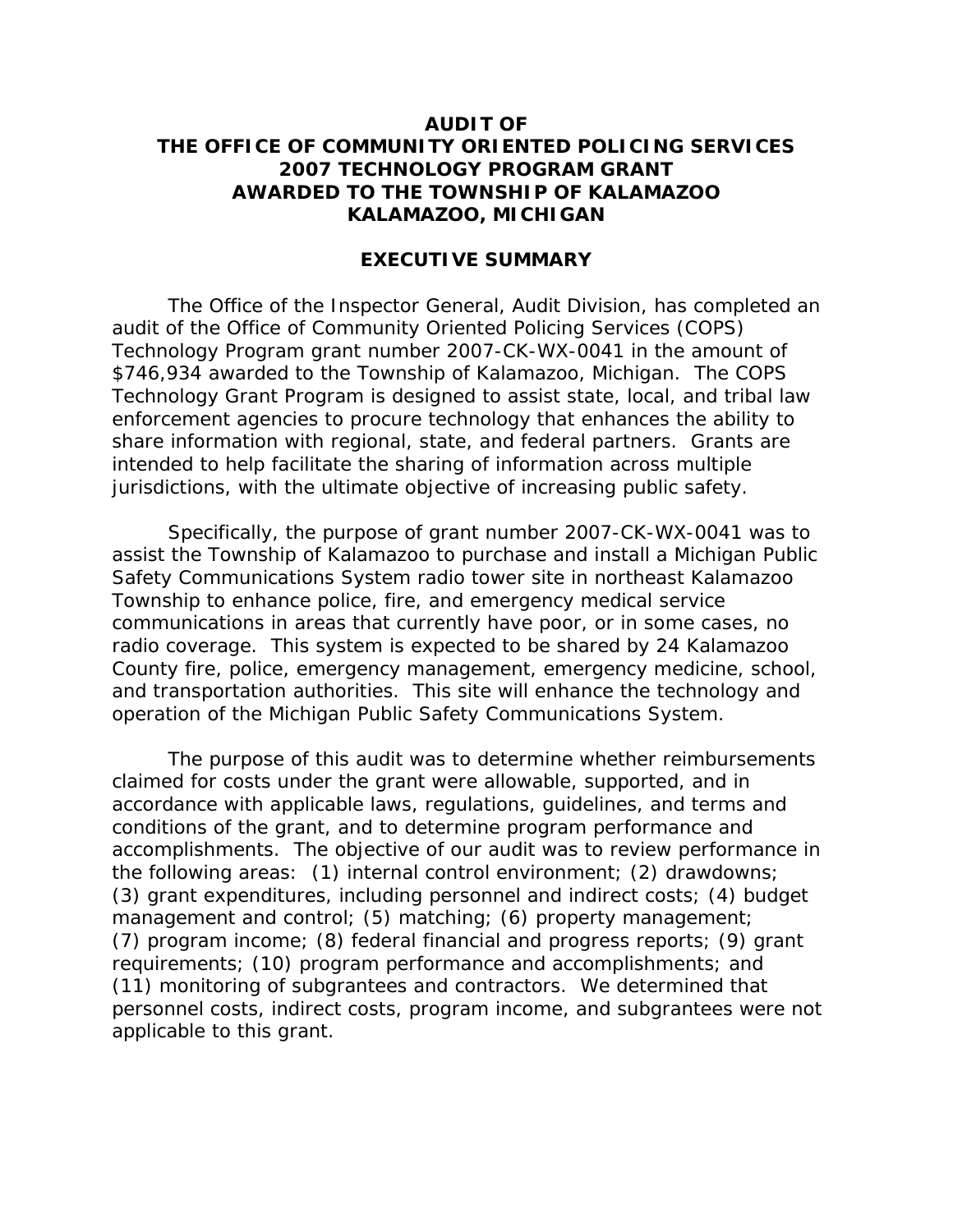Our audit revealed only minor instances of noncompliance with regard to COPS grant requirements. Specifically:

- Kalamazoo Township does not have a policy to regularly change passwords for its automated accounting system; as a result its employees have never changed their passwords.
- Kalamazoo Township's 2008 and 2009 progress reports were filed 19 and 3 days late, respectively.
- Kalamazoo Township's property records did not identify as federally funded equipment that was purchased with federal funds.
- Kalamazoo Township lacks a formalized policy for accountable property.

The results of our audit are discussed in detail in the Findings and Recommendations section of the report. Our audit objective, scope, and methodology are discussed in Appendix I.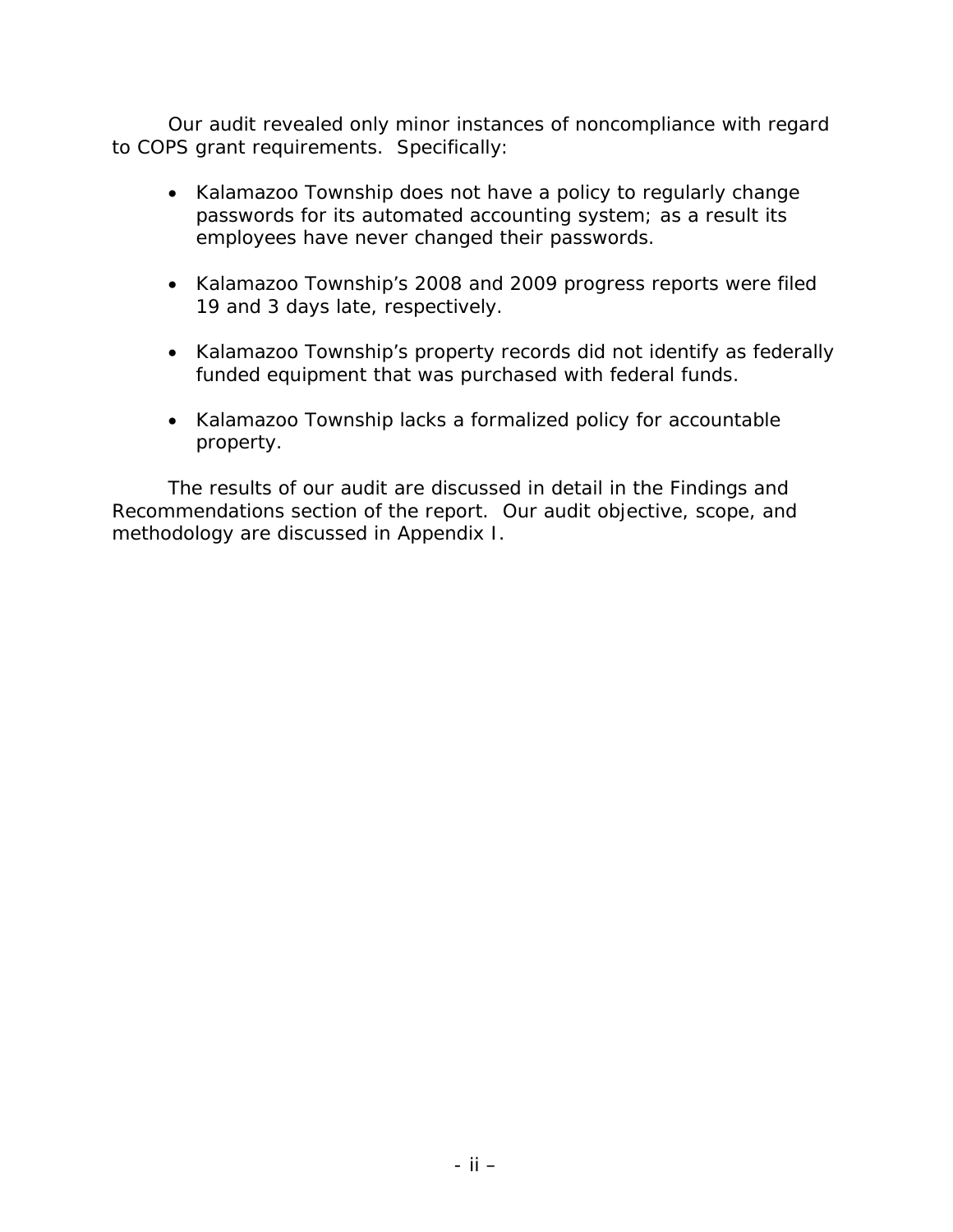# **TABLE OF CONTENTS**

| APPENDIX I - OBJECTIVE, SCOPE, AND METHODOLOGY  10                                                                                         |
|--------------------------------------------------------------------------------------------------------------------------------------------|
|                                                                                                                                            |
| APPENDIX III - U.S. DEPARTMENT OF JUSTICE RESPONSE  13                                                                                     |
| <b>APPENDIX IV - OFFICE OF THE INSPECTOR GENERAL</b><br><b>ANALYSIS AND SUMMARY OF ACTIONS</b><br><b>NECESSARY TO CLOSE THE REPORT  17</b> |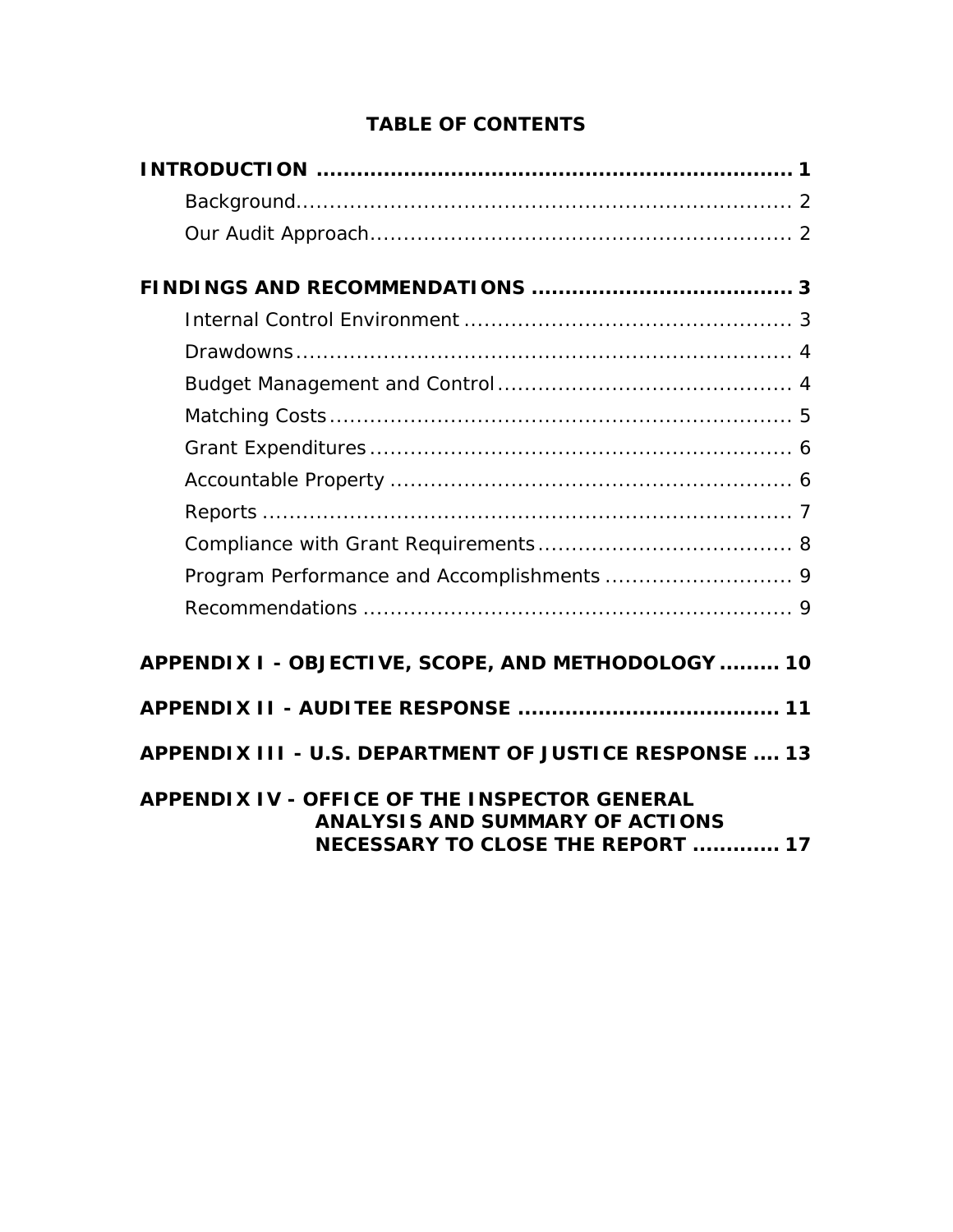## **INTRODUCTION**

The Office of the Inspector General, Audit Division, has completed an audit of the Office of Community Oriented Policing Services (COPS) Technology Program grant number 2007-CK-WX-0041 in the amount of \$746,934 awarded to the Township of Kalamazoo, Michigan. The COPS Technology grant program is designed to assist state, local, and tribal law enforcement agencies to procure technology that enhances the ability to share information with regional, state, and federal partners. Grants are intended to help facilitate the sharing of information across multiple jurisdictions, with the ultimate objective of increasing public safety.

Specifically, the purpose of grant number 2007-CK-WX-0041 was to assist the Township of Kalamazoo to purchase and install a Michigan Public Safety Communications System (MPSCS) radio tower site in northeast Kalamazoo Township to enhance police, fire, and emergency medical service communications in areas that currently have poor, or in some cases, no radio coverage. This system is shared by 24 Kalamazoo County fire, police, emergency management, emergency medicine, school, and transportation authorities. This site is expected to enhance the technology and operation of the MPSCS.

The purpose of this audit was to determine whether reimbursements claimed for costs under the grant were allowable, supported, and in accordance with applicable laws, regulations, guidelines, and terms and conditions of the grant, and to determine program performance and accomplishments. The objective of our audit was to review performance in the following areas: (1) internal control environment, (2) drawdowns, (3) grant expenditures, including personnel and indirect costs, (4) budget management and control, (5) matching, (6) property management, (7) program income, (8) federal financial and progress reports, (9) grant requirements, (10) program performance and accomplishments, and (11) monitoring of subgrantees and contractors. We determined that personnel costs, indirect costs, program income, and subgrantees were not applicable to this grant. As shown in Table 1, Kalamazoo Township was given a total of \$746,934 in federal funds to implement the grant program and was required to provide matching funds amounting to \$248,978, which represents 25 percent of the total award of \$995,912.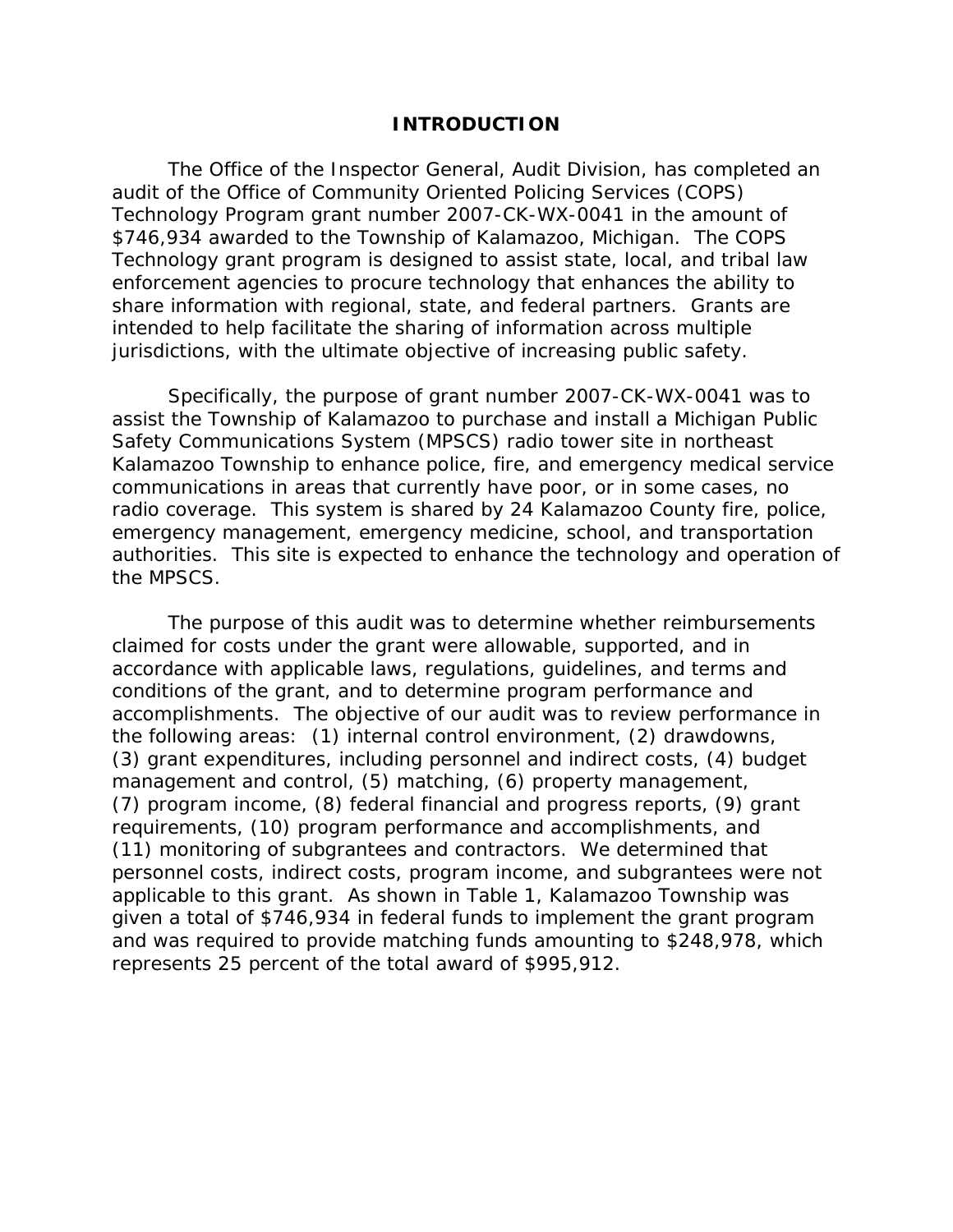| <b>GRANT AWARD</b> | <b>AWARD</b><br><b>START DATE</b> | <b>AWARD</b><br><b>END DATE</b> | <b>AWARD AMOUNT</b> |
|--------------------|-----------------------------------|---------------------------------|---------------------|
| 2007-CK-WX-0041    | 09/01/07                          | 02/29/12                        | \$746,934           |
| <b>Local Match</b> |                                   |                                 | 248,978             |
|                    |                                   | Total:                          | \$995,912           |

## **TABLE 1 - COPS OFFICE TECHNOLOGY PROGRAM GRANT AWARDED TO THE TOWNSHIP OF KALAMAZOO, MICHIGAN**

Source: COPS

## **Background**

Kalamazoo Township is located in southwest Michigan and, according to its grant application, has a population of 21,675.

COPS was established as a result of the Violent Crime Control and Law Enforcement Act of 1994 to assist law enforcement agencies in enhancing public safety through the implementation of community policing strategies in jurisdictions of all sizes across the country. Community policing represents a shift from more traditional law enforcement in that it focuses on prevention of crime and the fear of crime on a local basis. Community policing puts law enforcement professionals on the streets and assigns them a beat so they can build mutually beneficial relationships with the people they serve.

## **Our Audit Approach**

We tested compliance with what we consider to be the most important conditions of the grant. Unless otherwise stated in our report, the criteria we audit against are contained in the *COPS 2007 Technology Program Grant Owner's Manual* and the grant award documents.

In conducting our audit, we performed sample testing in four areas: (1) drawdowns, (2) grant expenditures, (3) matching, and (4) asset management. In addition, we reviewed the timeliness and accuracy of Federal Financial Reports (FFR) and progress reports, evaluated performance to grant objectives, and reviewed the internal controls of the financial management system.<sup>[1](#page-5-0)</sup> Our audit objectives, scope, and methodology are discussed in Appendix I.

<span id="page-5-0"></span> <sup>1</sup>  $1$  The type of financial report submitted to OJP changed during our audit period. All reports submitted through September 30, 2009, were Financial Status Reports. After that time, the reports became Federal Financial Reports (FFR). Although we reviewed both types of reports, in this report we refer to all financial reports as FFRs.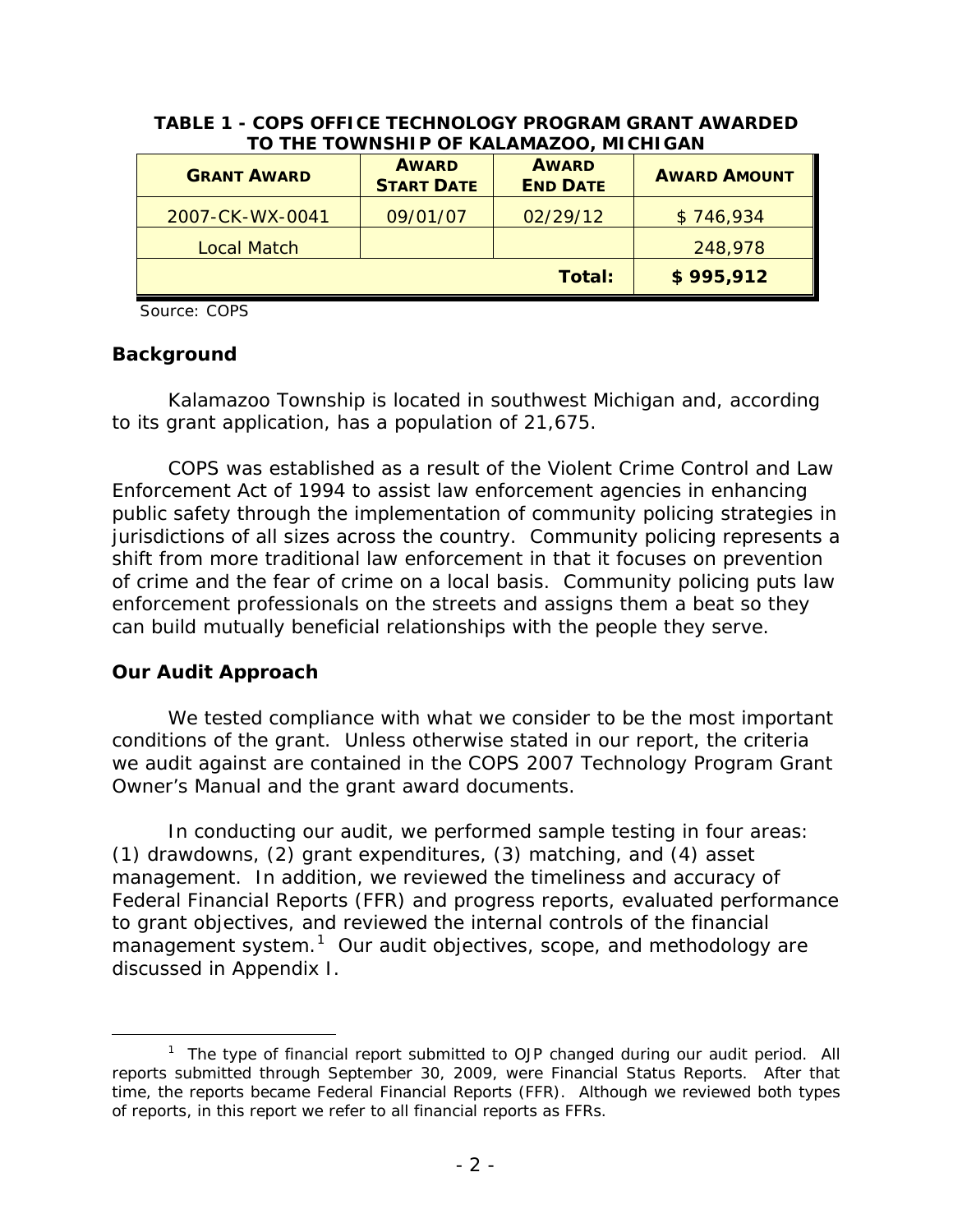# **FINDINGS AND RECOMMENDATIONS**

Our audit revealed only minor instances of noncompliance with regard to COPS grant requirements. We found that Kalamazoo Township's internal control environment appears to be adequate to segregate duties, trace transactions, and limit access to systems. However, Kalamazoo Township does not have a policy to regularly change passwords to its accounting system; as a result the employees have never changed their passwords. Also, although the grantee maintains property listings, it lacks a formalized policy for accountable property. In addition, although the federal financial reports were accurate and submitted in a timely manner, the 2008 and 2009 progress reports were filed 19 and 3 days late, respectively.

## **Internal Control Environment**

We reviewed Kalamazoo Township's financial management system, policies, and procedures to assess its risk of non-compliance with laws, regulations, guidelines, and terms and conditions of the grant. We also interviewed individuals who were involved with the grant, such as grant project management, property management, and accounting personnel; and we evaluated grant management practices to further assess risk.

# *Single Audit*

Office of Management and Budget (OMB) Circular A-133 requires grantees to perform a Single Audit if federal expenditures exceed \$500,000 in a year. We determined that Kalamazoo Township was not required to have a Single Audit performed in 2008 and 2009 because the township's federal award expenditures did not exceed \$500,000 in either fiscal year.<sup>[2](#page-6-0)</sup>

# *Financial Management System*

Kalamazoo Township maintains its accounting records in an automated, stand-alone system. The financial management system provides for segregation of duties, transaction traceability, and limited access to the system. However, there was no policy to regularly change passwords, and as a result the accounting employees have never changed their passwords. We believe that Kalamazoo Township's accounting staff should change their passwords on a regular basis to enhance security over the accounting system. Based on our review of the financial management system and

<span id="page-6-0"></span> $\overline{\phantom{a}}$  2  $2$  Kalamazoo Township's fiscal year is from January 1 through December 31.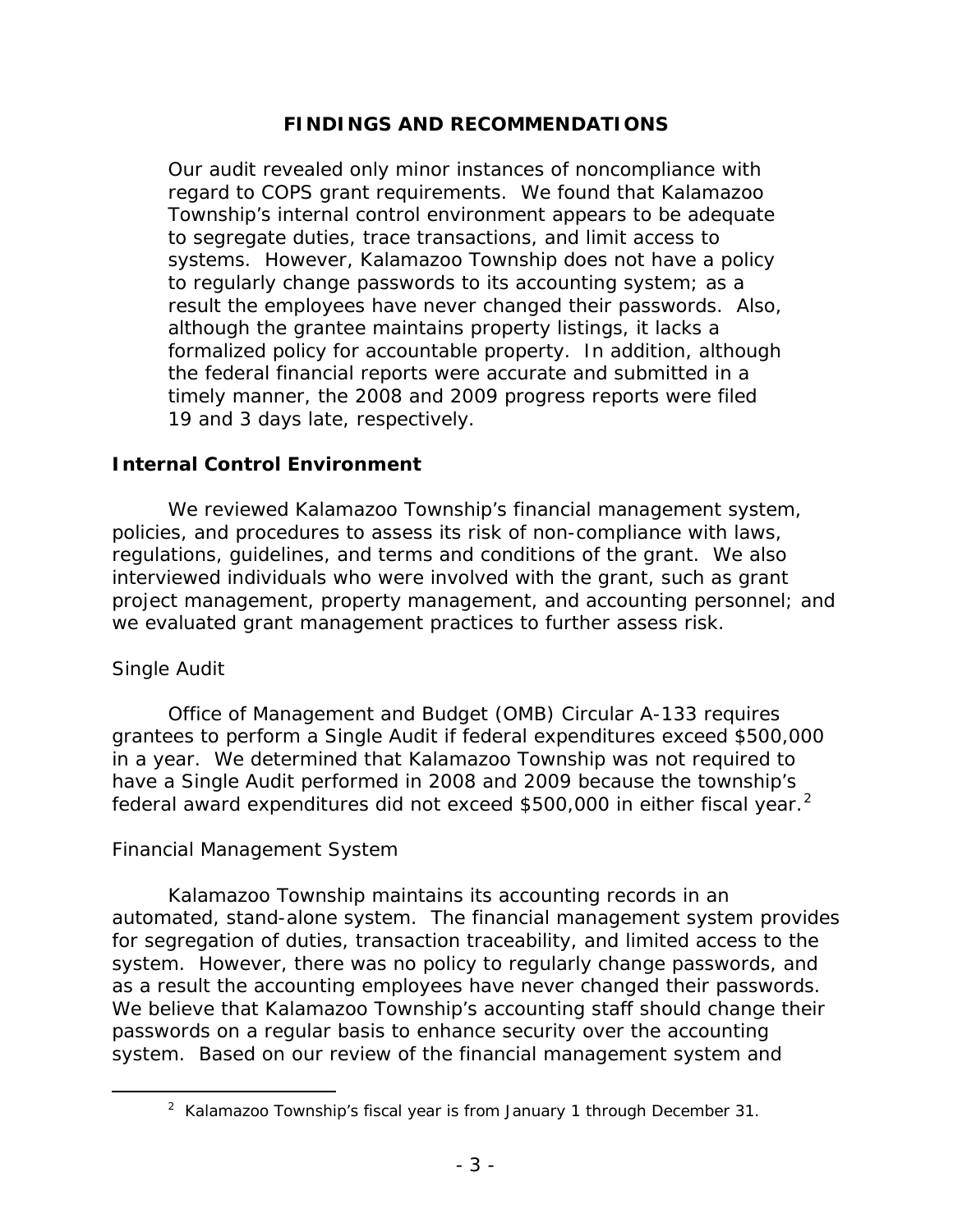interviews with township personnel, except for not changing passwords to the financial management system, we believe Kalamazoo Township utilizes an adequate system of internal controls to ensure compliance with applicable financial requirements of the COPS Technology Program.

## **Drawdowns**

Grant officials stated that drawdowns were based on actual expenditures in the accounting records, less a required local match of 25 percent. As shown in Table 2, we reviewed the accounting records and compared expenditures to actual drawdowns and found that the drawdowns were less than the expenditures by approximately 25 percent. This is because the accounting records include both the federal portion (75 percent) and the match portion (25 percent). As a result, we concluded that there were no excess drawdowns.

| DOWNJ VLRJUJ AUUUUN I INU RLUURDJ                    |                                                        |                                                                                                                        |                                                          |                                                                                               |
|------------------------------------------------------|--------------------------------------------------------|------------------------------------------------------------------------------------------------------------------------|----------------------------------------------------------|-----------------------------------------------------------------------------------------------|
| <b>DATE OF</b><br><b>DRAWDOWN</b><br><b>PER COPS</b> | <b>AMOUNT OF</b><br><b>DRAWDOWN</b><br><b>PER COPS</b> | <b>GRANT</b><br><b>EXPENDITURES</b><br><b>PER ACCOUNTING</b><br><b>RECORDS FOR</b><br><b>DRAWDOWN</b><br><b>PERIOD</b> | <b>CUMULATIVE</b><br><b>DRAWDOWNS</b><br><b>PER COPS</b> | <b>CUMULATIVE</b><br><b>EXPENDITURES</b><br><b>PER</b><br><b>ACCOUNTING</b><br><b>RECORDS</b> |
| 01/07/2009                                           | \$401,222                                              | \$531,862                                                                                                              | \$401,222                                                | \$531,862                                                                                     |
| 04/14/2009                                           | 5,153                                                  | 16,095                                                                                                                 | 406,375                                                  | 547,957                                                                                       |
| 08/03/2009                                           | 89,784                                                 | 113,591                                                                                                                | 496,159                                                  | 661,548                                                                                       |

**TABLE 2 - DRAWDOWNS VERSUS ACCOUNTING RECORDS**

Source: COPS and Kalamazoo Township accounting records

# **Budget Management and Control**

The grant award total project costs were \$995,912, including federal funds and local match. As shown in Table 3, Kalamazoo Township's budget contained a small amount for travel to attend the required COPS Technology Program Advanced Training Workshop, while the bulk of the budget was for the purchase of the radio tower equipment. We assessed the grantee's expenditures in the budget categories, and we determined that Kalamazoo Township adhered to the grant requirement to spend grant funds within the approved budget categories.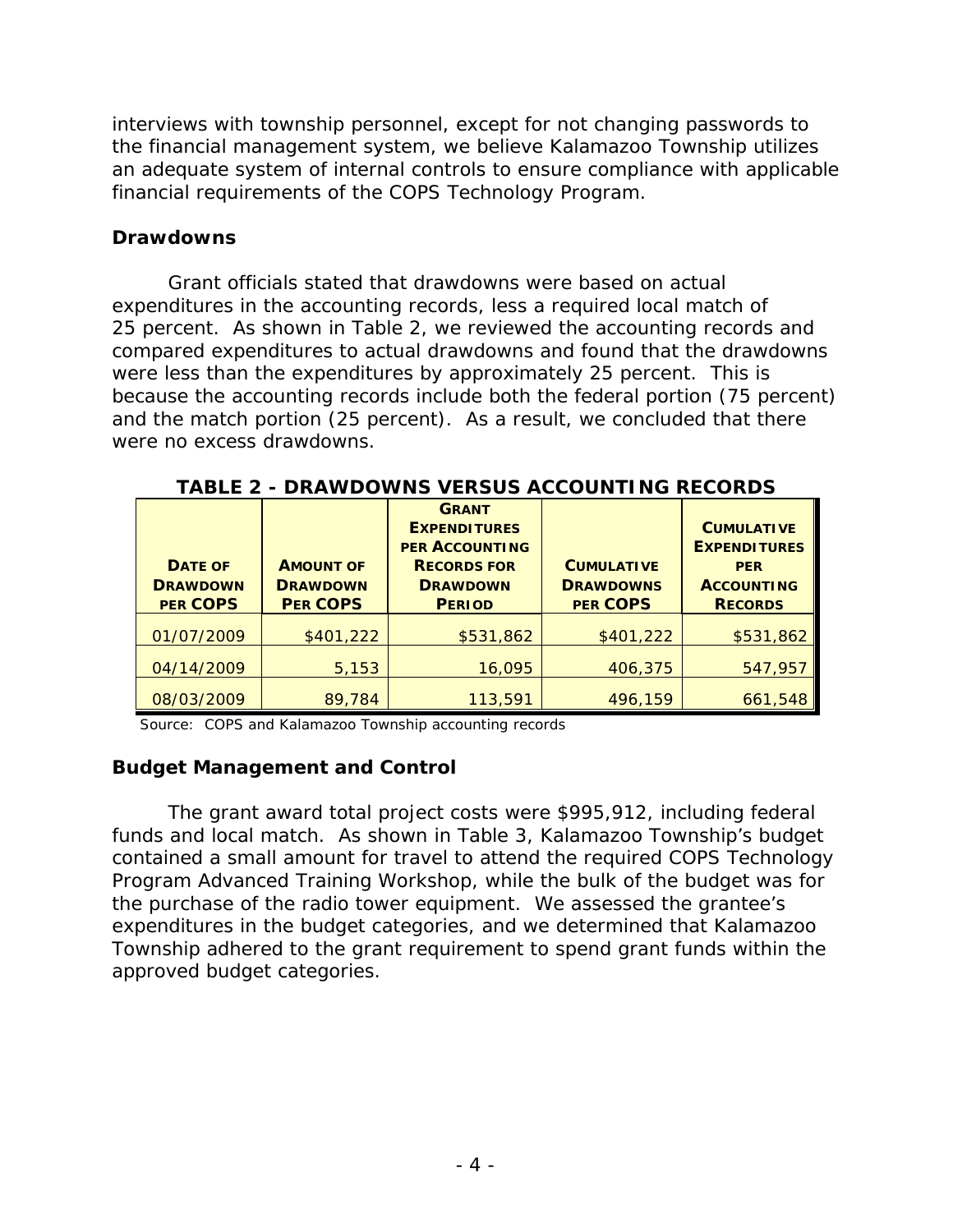|                           | <b>ORIGINAL</b> | <b>ACTUAL COSTS</b>    |
|---------------------------|-----------------|------------------------|
|                           | <b>GRANT</b>    | (as of                 |
| <b>COST CATEGORY</b>      | <b>BUDGET</b>   | 12/1/10                |
| Personnel                 |                 |                        |
| <b>Fringe Benefits</b>    |                 |                        |
| <b>Travel</b>             | \$<br>5,284     | $\frac{1}{2}$<br>1,861 |
| Equipment                 | 990,628         | 659,687                |
| <b>Supplies</b>           |                 |                        |
| Construction              |                 |                        |
| Contract/Consultant       |                 |                        |
| <b>Other</b>              |                 |                        |
| <b>TOTAL DIRECT COSTS</b> | 995,912         | 661,548                |
| <b>Indirect Costs</b>     |                 |                        |
| <b>TOTAL</b>              | \$995,912       | \$661,548              |
| <b>FEDERAL FUNDS</b>      | 746,934         | 535,388                |
| <b>LOCAL MATCH</b>        | \$248,978       | \$126,160              |

| <b>TABLE 3</b>                       |
|--------------------------------------|
| <b>BUDGET MANAGEMENT AND CONTROL</b> |

## **Matching Costs**

As shown in Table 3 above, under grant number 2007-CK-WX-0041, Kalamazoo Township was required to provide \$248,978 in local matching funds, which represents 25 percent of the total project budget of \$995,912. At the time of our audit, project expenditures were \$661,548 and the match contribution was \$126,160, which represented 19 percent of total expenditures. The Chief stated that Kalamazoo Township's remaining match funds would be provided out of the Township's 911 fees, and he would ensure the local match requirement was fully met by the end of the grant period.<sup>[3](#page-8-0)</sup> Additionally, we reviewed the two matching transactions for allowability and supporting documentation and found no discrepancies.

Source: COPS and Kalamazoo Township Accounting Records

<span id="page-8-0"></span> $\frac{1}{3}$ <sup>3</sup> According to the *COPS 2007 Technology Program Grant Owner's Manual*, matching contributions may be applied at any time during the life of the grant, provided that the full matching share is obligated by the end of the grant period.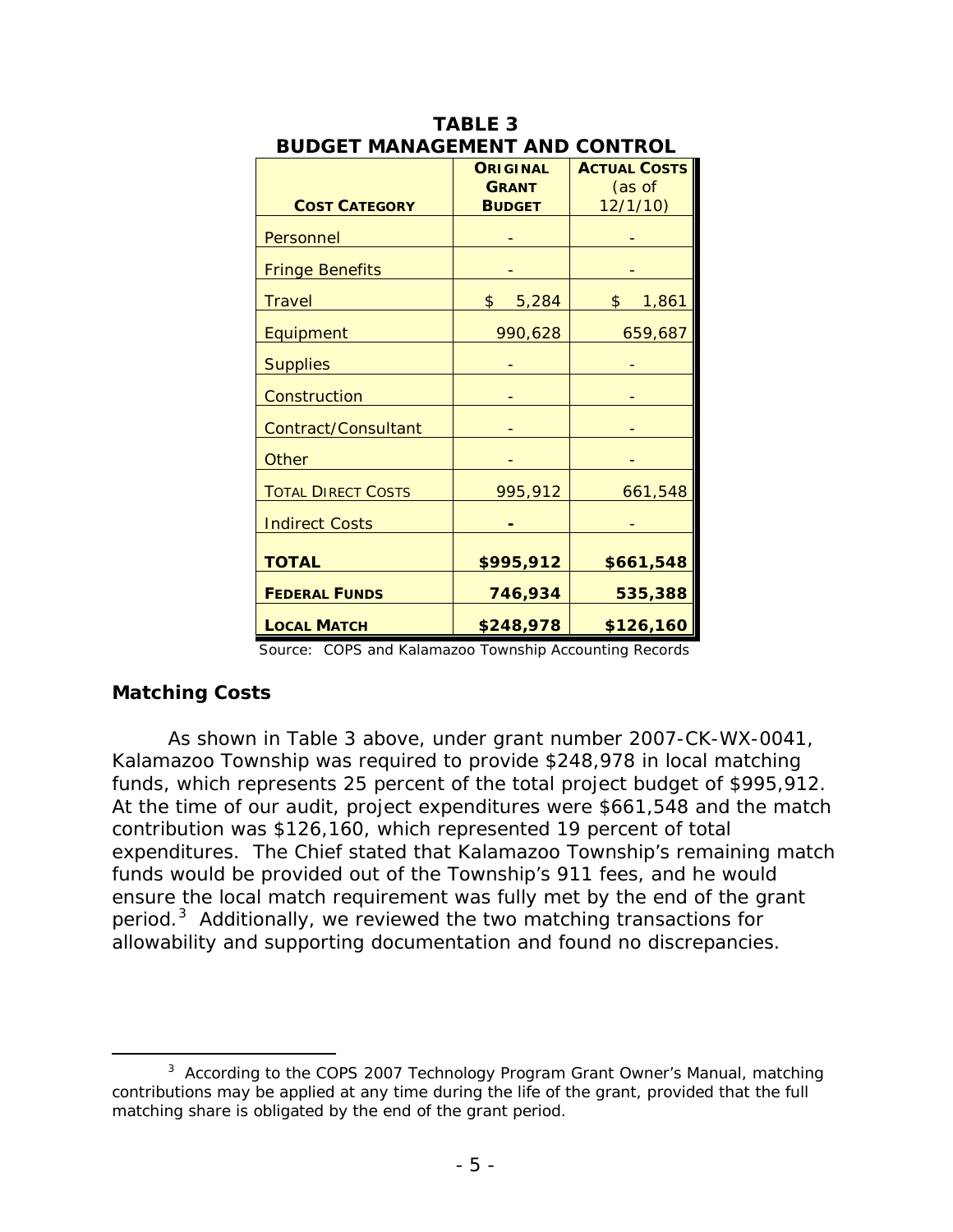## **Grant Expenditures**

We reviewed Kalamazoo Township's general ledger accounts designated for the COPS Technology grant funds and identified 20 transactions totaling \$661,548. We reviewed 100 percent of the grantfunded transactions to confirm they were appropriately authorized, properly classified to the budget categories, accurately recorded, and properly supported. The only discrepancies we found were that travel expenditures were not properly charged to the grant. Grant officials told us that this was because the grant account had not yet been set up at the time the expenditures were incurred. Kalamazoo Township never transferred those expenses to the new grant account when it was set up in 2008, but left the expenditures in the Police Department's Travel Account because the costs were expended in the prior fiscal year. We did not consider this to be significant.

# **Accountable Property**

OMB Circular A-133 and 28 C.F.R. § 66.32 (2009) require grantees to implement controls to ensure property and equipment purchased with federal funds are properly safeguarded against loss from unauthorized use or disposition. As described in the Budget Management and Control section of this report and illustrated in Table 3, Kalamazoo Township budgeted \$990,628 for equipment and had expended \$659,687 for equipment at the time of our fieldwork. We reviewed Kalamazoo Township's records for accountable equipment and selected all of the equipment purchased and installed to verify that the items were: (1) shown in the inventory, (2) identified as federally funded, (3) physically present, and (4) used as shown in the grant award documentation. During this review, we found that the radio equipment purchased with grant funds was not identified as federally funded in the property records. The grantee agreed that this was true.

In addition, we found that although the grantee maintains equipment listings and could articulate its practices for physical inventories and other property management functions, it lacks a formalized policy for accountable property. We believe that Kalamazoo Township should develop a formal, written policy governing its property management functions to ensure all property, including property purchased with federal funds, is properly safeguarded against loss.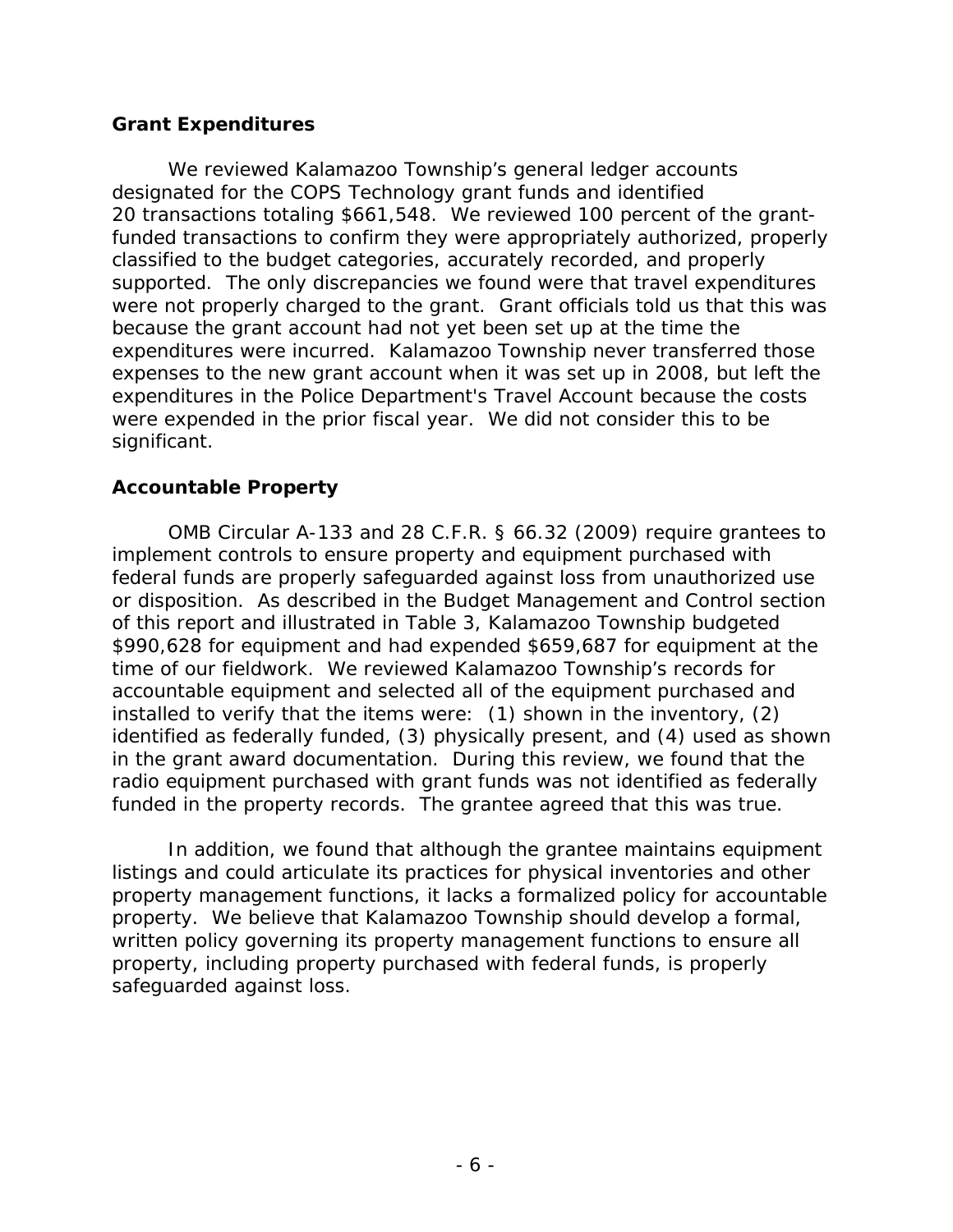# **Reports**

According to the *COPS 2007 Technology Program Grant Owner's Manual*, award recipients are required to submit both financial and program progress reports. These reports describe the status of the funds and the project, compare actual accomplishments to the objectives, and report other pertinent information. We reviewed Federal Financial Reports (FFR) and annual Progress Reports, and found the FFRs and Progress Reports were generally timely and accurate.

## *Federal Financial Reports*

COPS requires grantees to submit FFRs no later than 30 days after the end of each quarter. We reviewed the four most recently submitted FFRs at the time of our fieldwork and found all four were submitted timely, as shown in Table 4.

| <b>REPORT PERIOD</b>   | <b>FFR DUE</b> | <b>DATE</b>      |                  |
|------------------------|----------------|------------------|------------------|
| <b>FROM - TO DATES</b> | <b>DATES</b>   | <b>SUBMITTED</b> | <b>DAYS LATE</b> |
| 10/01/09 - 12/31/09    | 01/30/2010     | 01/08/2010       |                  |
| $01/01/10 - 03/31/10$  | 04/30/2010     | 04/02/2010       |                  |
| 04/01/10 - 06/30/10    | 07/30/2010     | 07/01/2010       |                  |
| 07/01/10 - 09/30/10    | 10/30/2010     | 10/04/2010       |                  |

**TABLE 4 - FEDERAL FINANCIAL REPORT HISTORY**

Source: COPS

We also reviewed eight FFRs for accuracy and found that the reports accurately reflected grant-funded expenditures, as shown in Table  $5.^4$  $5.^4$ 

<span id="page-10-0"></span> $\overline{4}$  $4$  Because there were no expenditures during the four most recent FFR periods, we went back and examined four additional FFRs for accuracy.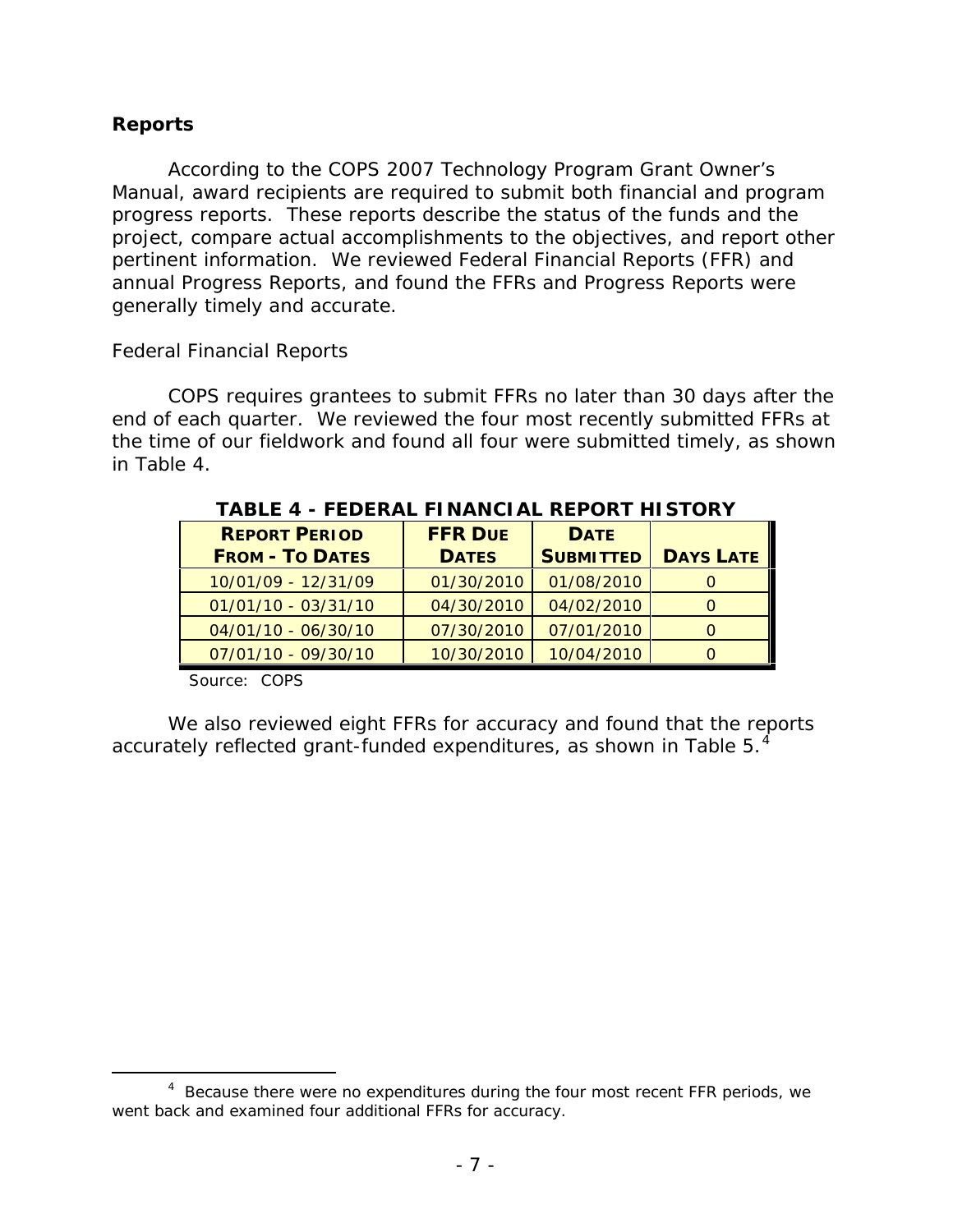| <b>REPORT PERIOD</b><br><b>FROM-TO DATES</b> | <b>EXPENDITURES</b><br><b>PER FFR</b> | <b>EXPENDITURES PER</b><br><b>ACCOUNTING</b><br><b>RECORDS</b> | <b>DIFFERENCE</b><br><b>BETWEEN FFRS &amp;</b><br><b>ACCOUNTING</b><br><b>RECORDS</b> |
|----------------------------------------------|---------------------------------------|----------------------------------------------------------------|---------------------------------------------------------------------------------------|
| 10/01/08 - 12/31/08                          | \$530,000                             | \$530,000                                                      | \$0                                                                                   |
| 01/01/09 - 03/31/09                          | 9,974                                 | 9,974                                                          |                                                                                       |
| 04/01/09 - 06/30/09                          | 6,121                                 | 6,121                                                          |                                                                                       |
| 07/01/09 - 09/30/09                          | 113,591                               | 113,591                                                        |                                                                                       |
| 10/01/09 - 12/31/09                          | $\Omega$                              | $\Omega$                                                       |                                                                                       |
| 01/01/10 - 03/31/10                          | $\Omega$                              | $\Omega$                                                       |                                                                                       |
| 04/01/10 - 06/30/10                          | O                                     | $\Omega$                                                       |                                                                                       |
| 07/01/10 - 09/30/10                          | $\Omega$                              | ∩                                                              |                                                                                       |

**TABLE 5 - FEDERAL FINANCIAL REPORT ACCURACY**

Source: COPS and Kalamazoo Township accounting records

# *Program Progress Reports*

According to the *COPS 2007 Technology Program Grant Owner's Manual*, progress reports are due annually to COPS. We reviewed the two most recent progress reports and found that the 2008 progress report was submitted 19 days late and the 2009 progress report was submitted 3 days late, as shown in Table 6. On February 1, 2010, COPS notified Kalamazoo Township that it was late in submitting the 2009 progress report. Kalamazoo Township submitted the report the next day.

| IADLL 0 - FROGRESS REFORT I II STORT |                 |                  |                  |
|--------------------------------------|-----------------|------------------|------------------|
| <b>REPORT PERIOD</b>                 |                 | <b>DATE</b>      |                  |
| <b>FROM - TO DATES</b>               | <b>DUE DATE</b> | <b>SUBMITTED</b> | <b>DAYS LATE</b> |
| $01/01/08 - 12/31/08$                | 1/30/2009       | 02/18/2009       | 19               |
| $01/01/09 - 12/31/09$                | 1/30/2010       | 02/02/2010       | 3                |
| $C_{\text{max}}$ $C_{\text{max}}$    |                 |                  |                  |

**TABLE 6 - PROGRESS REPORT HISTORY**

Source: COPS

The reports we reviewed appeared to be acceptable in form and content; reports were completed in a survey format rating a series of program performance statements on a scale of 1 to 10. The reports we reviewed were completed fully and appeared relevant to performance of the grant-funded program.

# **Compliance with Grant Requirements**

We reviewed the special conditions of the grant award and found there were two key requirements: (1) attendance at the COPS Technology Program Advanced Training Workshop by two employees, and (2) organizing a technical assistance site visit by a DOJ-funded National Technical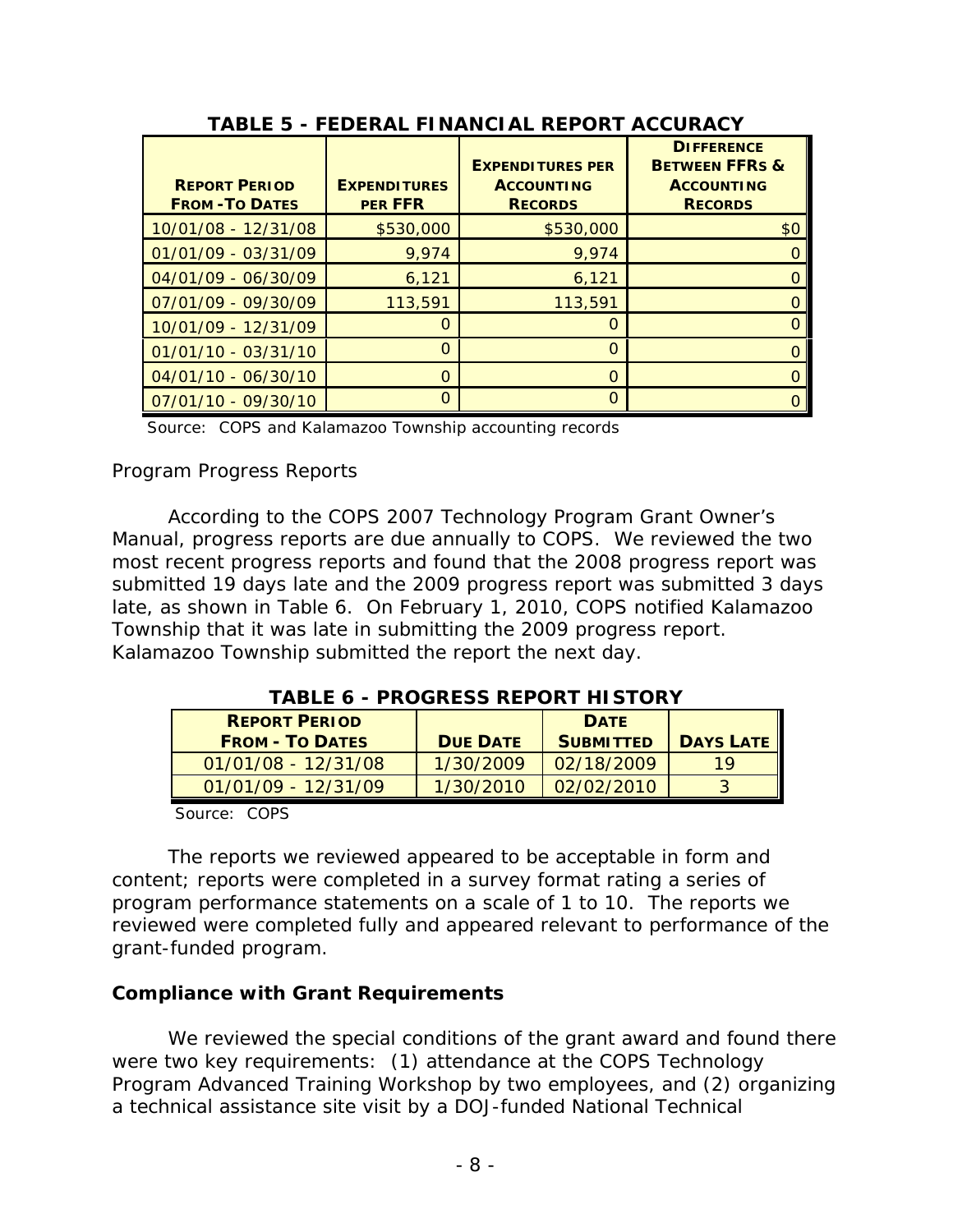Assistance Program. We found that two Kalamazoo Township employees attended the COPS Technology Program Advanced Training Workshop in February 2009. Also, the technical assistance site visit, along with the subsequent technical assistance report, was executed.

## **Program Performance and Accomplishments**

According to the grant application, the purpose of the grant was to purchase and install a Michigan Public Safety Communications System (MPSCS) antenna at a new radio tower site in northeast Kalamazoo Township to enhance police, fire, and emergency medical services communications in areas that had poor, or in some cases, no radio coverage.

The grantee established timelines in its application for accomplishing the goals and objectives of the program. Kalamazoo Township established three milestones for the program, which were the 30 percent, 80 percent, and 100 percent completion stages of the project. According to the Project Manager, there were minor delays in implementing the grant program because the original tower at the Kalamazoo County Sheriff's Office was overused and Kalamazoo Township had to wait for the County to erect another tower. At the time of our audit, there were remaining unspent grant funds and the grantee had not drawn down grant funds for more than 1 year. According to the grantee, Kalamazoo Township is planning to request a grant modification to use the remaining funds for additional radio enhancement in the form of upgraded mobile radios for all Kalamazoo Township police cars and to establish a second MPSCS antenna site.

## **Recommendations**

We recommend that COPS:

- 1. Require that Kalamazoo Township develops a policy to ensure passwords for the automated accounting system are changed regularly.
- 2. Require that Kalamazoo Township radio equipment purchased with grant funds be identified as federally funded in its property records.
- 3. Require that Kalamazoo Township formalize its property management procedures to ensure that federally funded property is adequately safeguarded.
- 4. Require Kalamazoo Township to develop procedures to ensure progress reports are filed in a timely manner.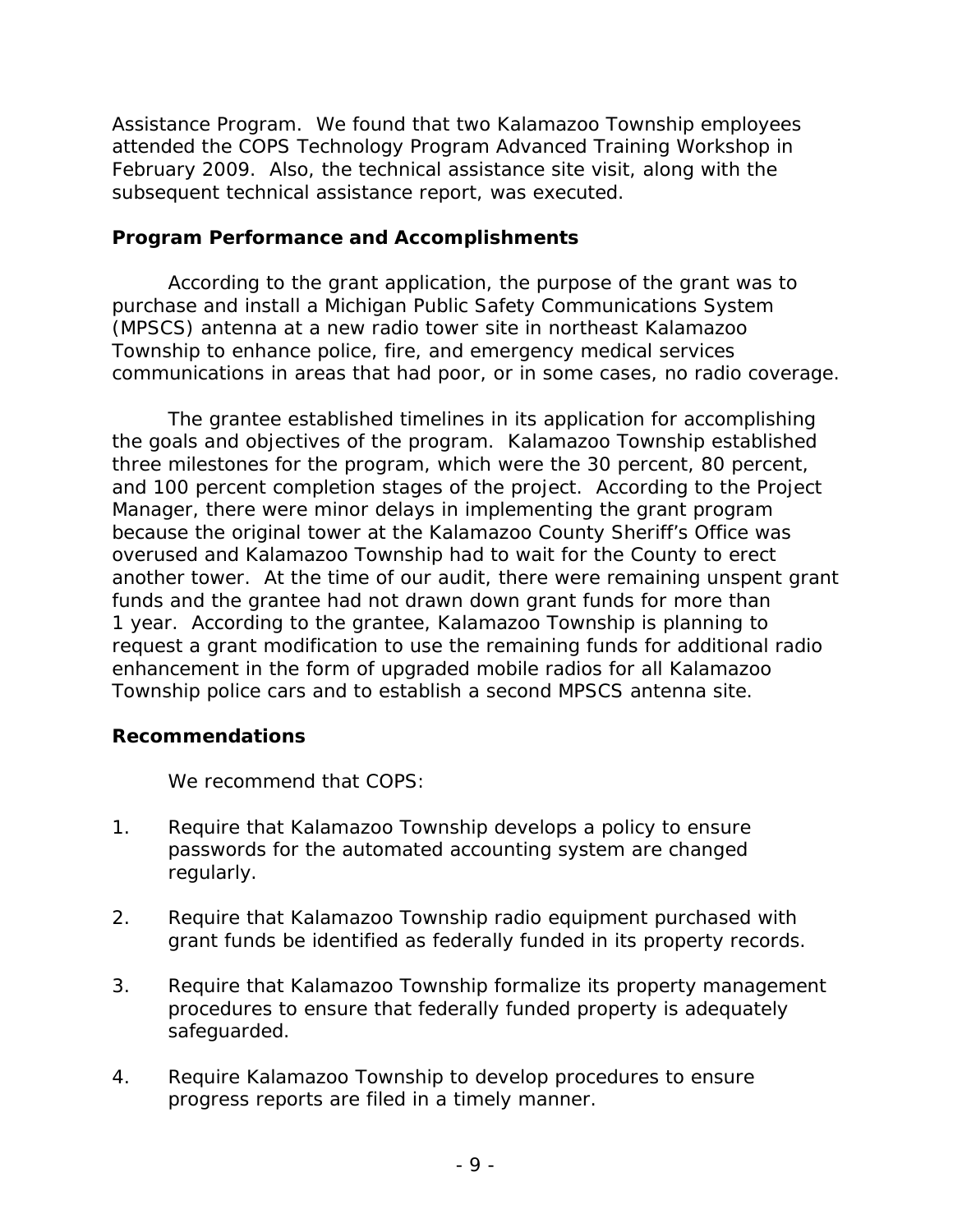## **OBJECTIVE, SCOPE, AND METHODOLOGY**

The purpose of this audit was to determine whether reimbursements claimed for costs under the grant were allowable, supported, and in accordance with applicable laws, regulations, guidelines, and terms and conditions of the grant; and to determine program performance and accomplishments. The objective of our audit was to review performance in the following areas: (1) internal control environment; (2) drawdowns, (3) grant expenditures, including personnel and indirect costs; (4) budget management and control; (5) matching; (6) property management; (7) program income; (8) federal financial and progress reports; (9) grant requirements; (10) program performance and accomplishments; and (11) monitoring of subgrantees and contractors. We determined that personnel costs, indirect costs, program income, and subgrantees were not applicable to this grant.

We conducted this performance audit in accordance with generally accepted government auditing standards. Those standards require that we plan and perform the audit to obtain sufficient, appropriate evidence to provide a reasonable basis for our findings and conclusions based on our audit objectives. We believe that the evidence obtained provides a reasonable basis for our findings and conclusions based on our audit objectives. Our audit concentrated on, but was not limited to, the award of the grant on September 1, 2007, through December 1, 2010. This was an audit of Kalamazoo Township COPS Technology grant number 2007-CK-WX-0041. Kalamazoo Township had a total of \$496,159 in drawdowns through November 8, 2010.

We tested compliance with what we consider to be the most important conditions of the grant. Unless otherwise stated in our report, the criteria we audit against are contained in the *Office of Justice Programs Financial Guide*, the *COPS 2007 Technology Program Grant Owner's Manual*, and the award documents.

In conducting our audit, we performed testing in four areas: (1) drawdowns, (2) grant expenditures, (3) matching, and (4) property management. We tested 100 percent of the items in each category due to the small number of transactions. We tested 4 drawdowns, 20 grant expenditures, 2 matching expenditures, and several pieces of equipment.

In addition, we reviewed the timeliness and accuracy of FFRs and Progress Reports, and we evaluated performance as it related to grant objectives. However, we did not test the reliability of the financial management system as a whole.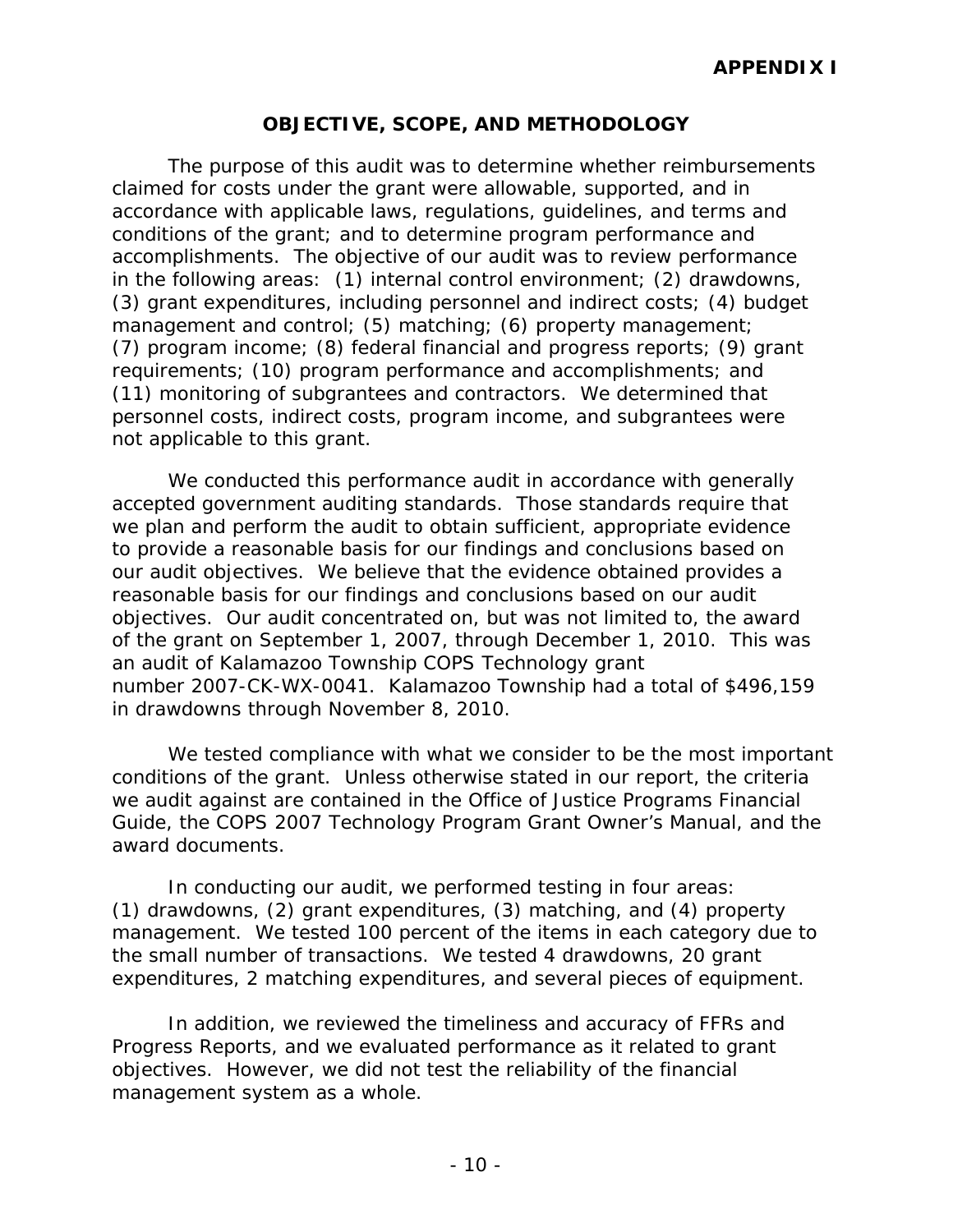## **APPENDIX II**

## **AUDITEE RESPONSE**

1720 Riverview Drive Kalamazoo, Michigan 49004·1099

www.kalamazootownship.org



*of Kalamazoo* 

July 26, 2011

*VIA ELECTRONIC and U.S. MAIL*

Carol S. Taraszka U.S. Department of Justice Office of the Inspector General Chicago Regional Audit Office 500 West Madison Street, Suite 1121 Chicago, IL 60661-2590

Dear Ms. Taraszka:

The Charter Township of Kalamazoo has received the draft copy of the Department of Justice Office of the Inspector General's audit of the COPS TECH 2007 grant number 2007-CK-WX-0041 and has carefully reviewed it. We were pleased, given the depth of the inquiry that only four minor issues were noted. This grant is relatively simple in scope and operation and has not been fully completed. As a result, the auditor was able to review each and every financial transaction, inventory each piece of equipment acquired and generally reconstruct each action taken by the grantee to date in fulfillment of this grant.

With respect to the recommendations, our comments are as follows:

- 1) With regard to password changes on the Township's financial accounting system, we will immediately begin to require password changes. In discussion with the auditor we realize that while there is no policy, rule or regulation requiring such changes we concur it is a best practice. As noted, there have been no security issues associated with the current practice. At this point only two employees have access to the system.
- 2) With respect to items 2 and 3, we were unaware of the requirements or frankly the existence of Office of Management and Budget Circular A-133 until reading the draft audit report. During the two weeks the auditor was present on site, she sought guidance from her Washington office as to whether such requirements were applicable under this grant. She still did not know at the conclusion of her visit in December of 2010. We re-reviewed all material provided at the mandatory grant recipient's conferences and likewise were unable to locate any information regarding this requirement. Upon further review of the COPS Technology Grant Program Grant Owner's Manual, we do indeed find OMB Circular A-133 listed as one of twenty references as secondary sources in the appendix of the manual.

#### **Board of Trustees**

Terri E. Mellinger, Supervisor, Supervisor@kalamazootownship.org (269)381-8083 ext. *1211* Fax: 38 1-6930 Donald Z. Thall , Clerk, Clerk@kalamazoolownship.org (269)38 1·8080 ext. *11 71* Fax: 38 1-3550 George E. Cochran, Treasurer, Treasurer@kalamazootownship.org (269)38 1-8080 ext. *1161* Fax: 38 1-3550 Trustees: Patricia C. Hiatt, Donald D. Martin. Mark E. Miller & Ronald E. Reid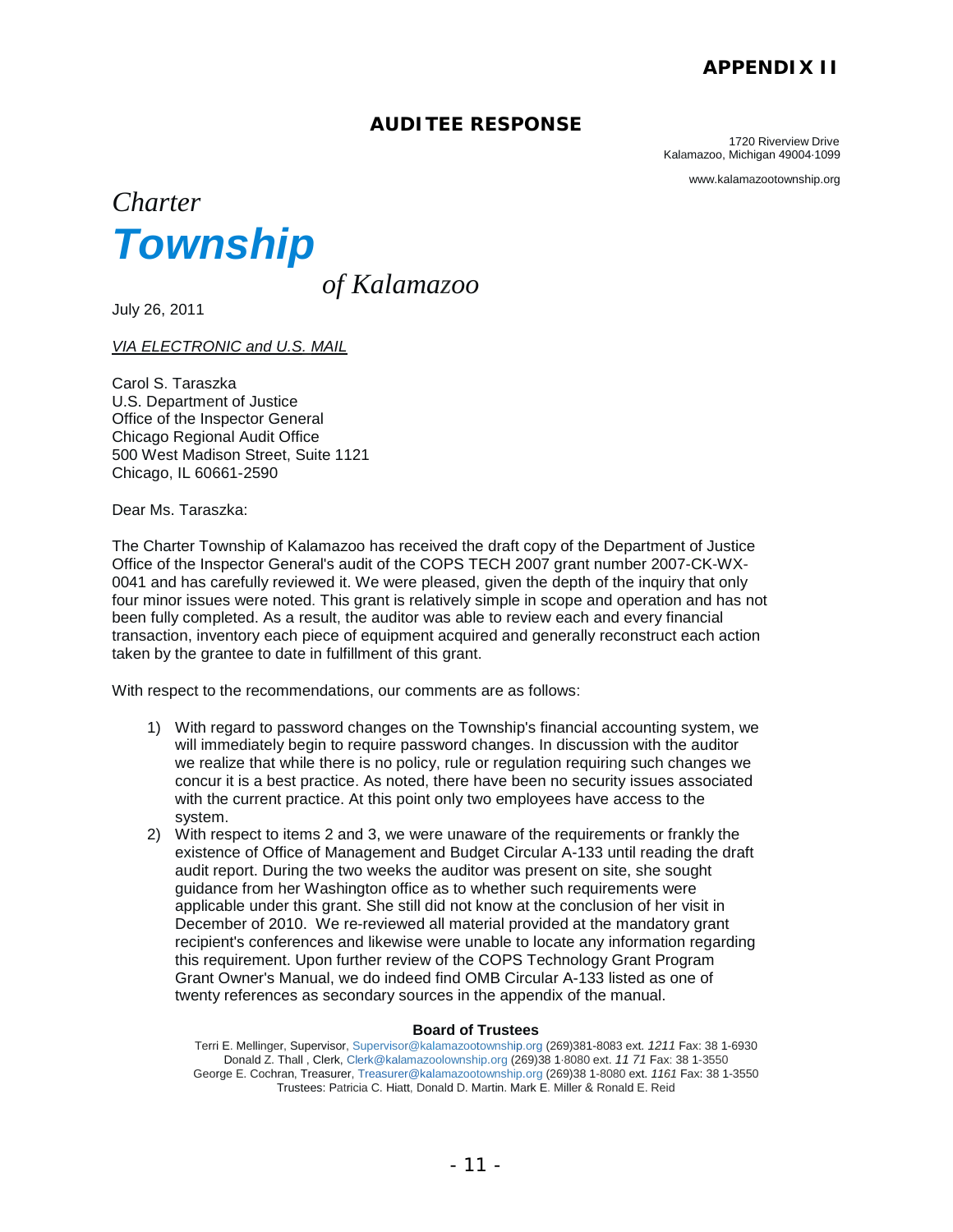#### Page 2

In short, we would be happy to follow any law or promulgated rule/requirement which is applicable but would respectfully suggest that COPS give grantees reasonable notice of such requirements. In our opinion, mention at the mandatory grant conference and in the grant owner's manual would give such notice. As one might imagine, the federal bureaucracy can be quite overwhelming to those not intimately familiar with it or accustomed to its intricacies. In light of our newfound knowledge of OMB Circular A-133 we will take immediate steps to codify our current practices in a formalized policy to mark and inventory the property as required. Our past experience in receiving equipment through the state or federal governments that require such marking is that the granting entity provided appropriate labels.

3) We acknowledge the late submission of the 2008 and 2009 progress reports as noted (3 days and 19 days respectively). All subsequent progress reports and all financial reports throughout the life of the grant have been filed early. All future reports will be as well.

We would also like to inform you that Supervisor Terri Mellinger is currently incapacitated and unable to sign this response therefore Treasurer George Cochran is acting in her behalf.

Should you have any questions or need any further information please contact Chief Bourgeois at (269) 567-7523.

Sincerely,

# **/s/**

\_\_\_\_\_\_\_\_\_\_\_\_\_\_\_\_\_\_\_\_\_\_\_\_\_\_\_\_\_\_\_\_\_ Timothy S. Bourgeois, Chief of Police Charter Township of Kalamazoo

# **/s/**

\_\_\_\_\_\_\_\_\_\_\_\_\_\_\_\_\_\_\_\_\_\_\_\_\_\_\_\_\_\_\_\_\_\_ George Cochran, Treasurer Charter Township of Kalamazoo

xc: Donald James (Jim) Lango, Management Analyst COPS Audit Liaison Division Rita M. Reinhardt, C.P.A., Auditor, Chicago Regional Audit Office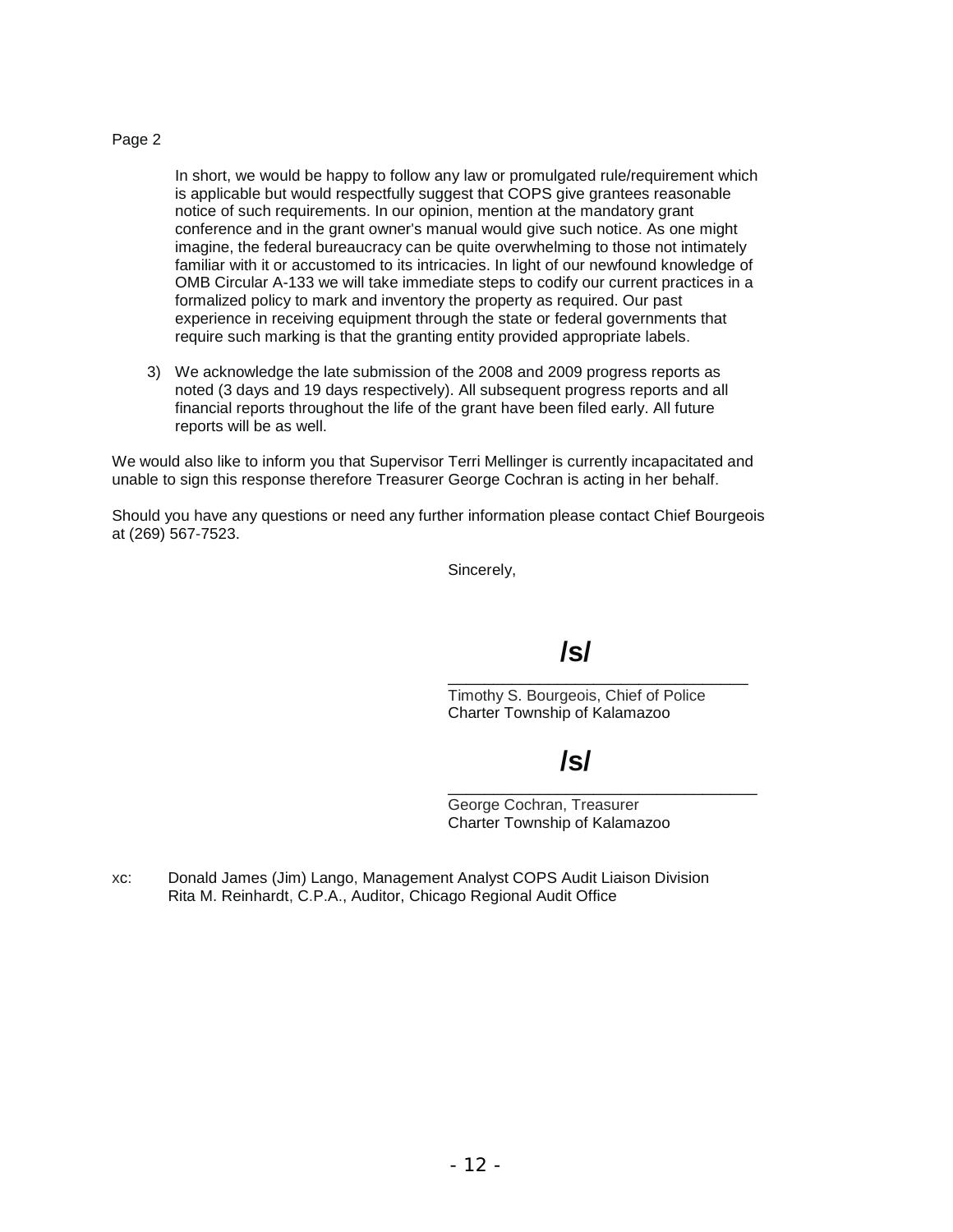# **U.S. DEPARTMENT OF JUSTICE RESPONSE**

U.S. Department of Justice *Office of Community Oriented Policing Services (COPS)*

*Audit Liaison Division Two Constitution Square 145 N Street, NE Washington. DC 20530 (202) 514-7022(Telephone) (202) 616-4418 (Facsimile)*

#### *Via Electronic and U.S. Mail*

| To:   | Carol S. Taraszka<br>Regional Audit Manager<br>Office of the Inspector General<br>Chicago Regional Audit Office |
|-------|-----------------------------------------------------------------------------------------------------------------|
| From: | Donald J. Lango<br>Management Analyst/Audit Liaison<br><b>COPS Audit Liaison Division</b>                       |
| Date: | July 27, 2011                                                                                                   |

Subject: Response to Draft Audit Report for the Township of Kalamazoo, Michigan

This memorandum is in response to your July 7, 201 1 draft audit report for the Township of Kalamazoo, Michigan. For ease of review, each audit recommendation is stated in bold and underlined, followed by COPS' response to the recommendation.

#### **Recommendation 1: Require that Kalamazoo Township) develops a policy to ensure passwords for the automated accounting system are changed regularly.**

The COPS Office concurs with the recommendation that the Township of Kalamazoo (Kalamazoo) should develop a policy to ensure passwords for the automated accounting system are changed regularly.

## **Discussion and Planned Action:**

Kalamazoo agreed to implement this recommendation and advised they have already started requiring password changes for its accounting system. However, Kalamazoo has not provided a copy of its revised policies. We will work with Kalamazoo to obtain a copy of their revised policy when available and will ensure that it adequately addresses this recommendation. We will forward this policy at that time to the OIG for review and closure of the recommendation.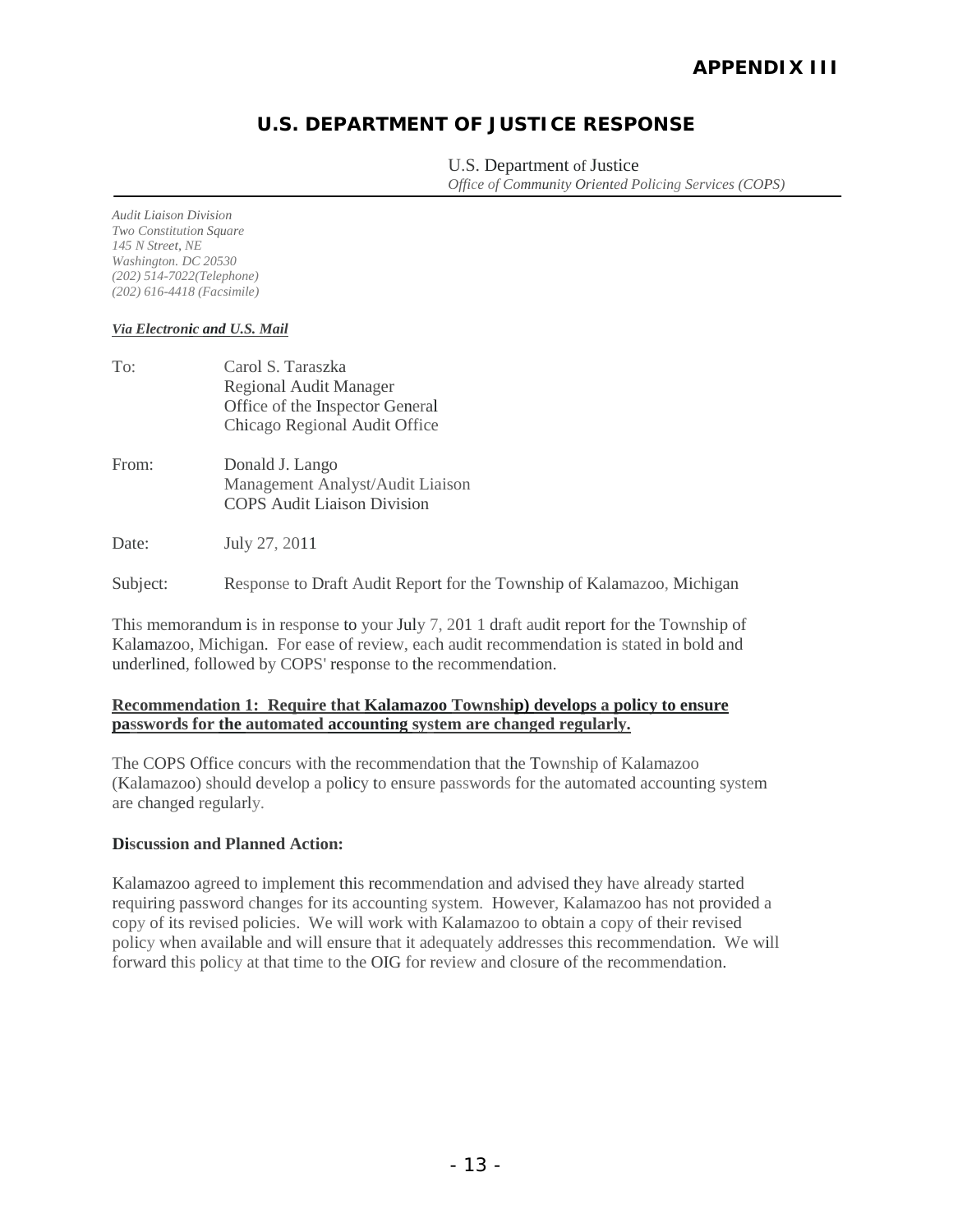Carol S. Taraszka, Regional Audit Manager July 27, 201 1 Page 2

#### **Request:**

Based on the discussion and planned action, COPS requests resolution of Recommendation 1.

#### **Recommendation 2: Require that Kalamazoo Township radio equipment purchased with grant funds be identified as federally funded in its property records.**

The COPS Office concurs with the recommendation that Kalamazoo should identify the radio equipment purchased with grant funds as federally funded in its property records.

#### **Discussion and Planned Action:**

Kalamazoo agreed to implement this recommendation and advised they will codify their practices into a formal policy to ensure that property purchased with Federal funds is marked and inventoried as required. We will request that the grantee provide documentation to show that it has identified radio equipment purchased with grant funds as federally funded in its property records. We will forward this documentation to the OIG for review and closure of the recommendation.

#### **Request:**

Based on the discussion and planned action, COPS requests resolution of Recommendation 2.

#### **Recommendation 3: Require that Kalamazoo Township formalize its property management procedures to ensure that federally funded property is adequately safeguarded.**

The COPS Office concurs with the recommendation that Kalamazoo should formalize its property management procedures to ensure that federally funded property is adequately safeguarded.

## **Discussion and Planned Action:**

Kalamazoo agreed to implement this recommendation and advised they will codify their practices into a formal policy to ensure that property purchased with Federal funds is marked and inventoried as required. However, Kalamazoo has not provided a copy of its revised policies. We will work with Kalamazoo to obtain a copy of their revised policy when available and will ensure that it adequately addresses this recommendation. We will forward this policy at that time to the OIG for review and closure of the recommendation.

## **Request:**

Based on the discussion and planned action, COPS requests resolution of Recommendation 3.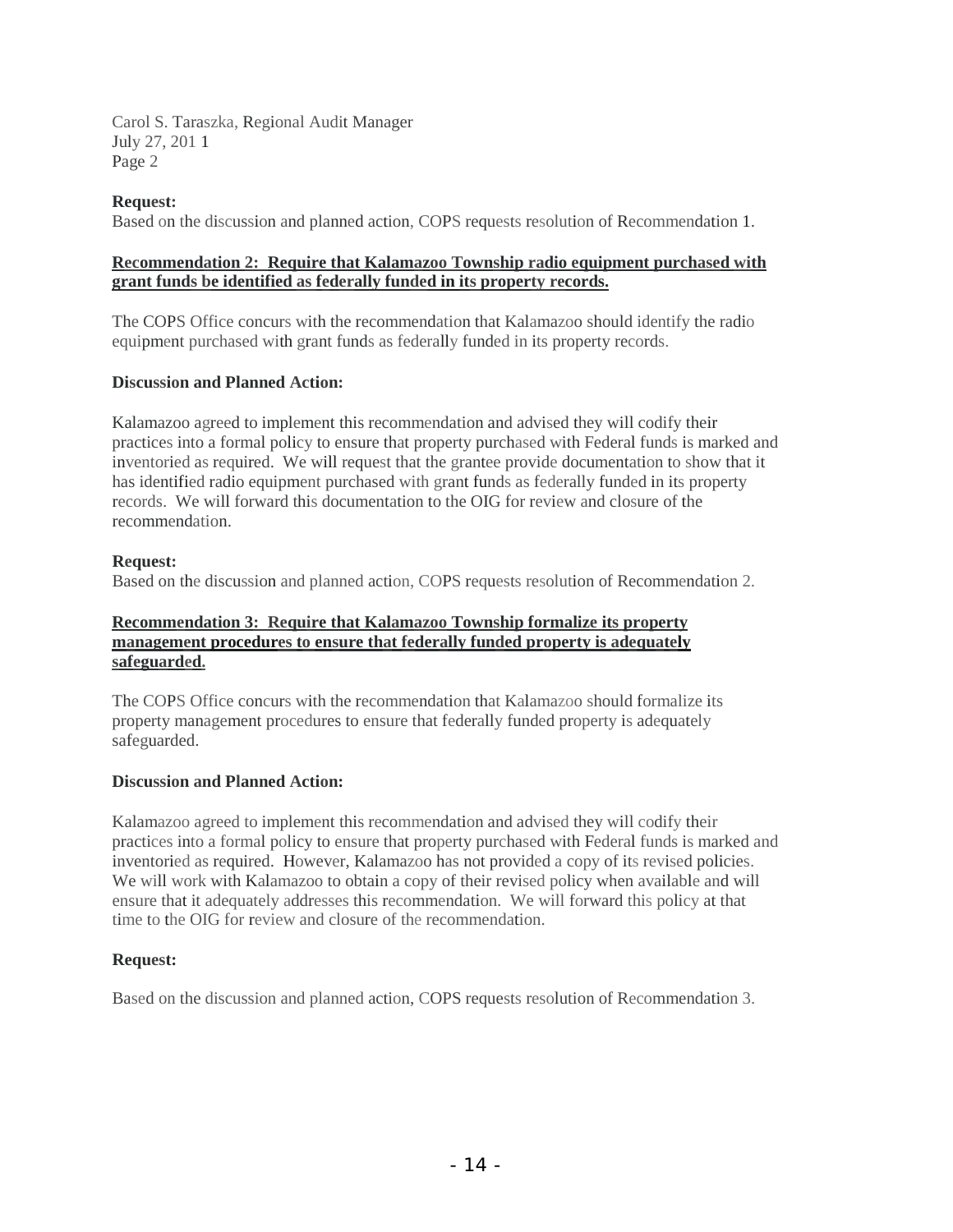Carol S. Taraszka, Regional Audit Manager July 27, 2011 Page 3

#### **Recommendation 4: Require Kalamazoo Township to develop procedures to ensure progress reports are filed in a timely manner.**

The COPS Office concurs with the recommendation that Kalamazoo develop procedures to ensure that progress reports are filed in a timely manner.

#### **Discussion and Planned Action:**

Kalamazoo acknowledged that it had filed two of its progress reports late. We will request that the grantee develop and provide a copy of procedures implemented to ensure that progress reports are submitted in a timely manner.

#### **Request:**

Based on the discussion and planned action, COPS requests resolution of Recommendation 4.

COPS would like to thank you for the opportunity to review and respond to the draft audit report. If you have any questions, please contact me at 202-616-92 15, or you may email at [donald.lango@usdoj.gov.](mailto:donald.lango@usdoj.gov)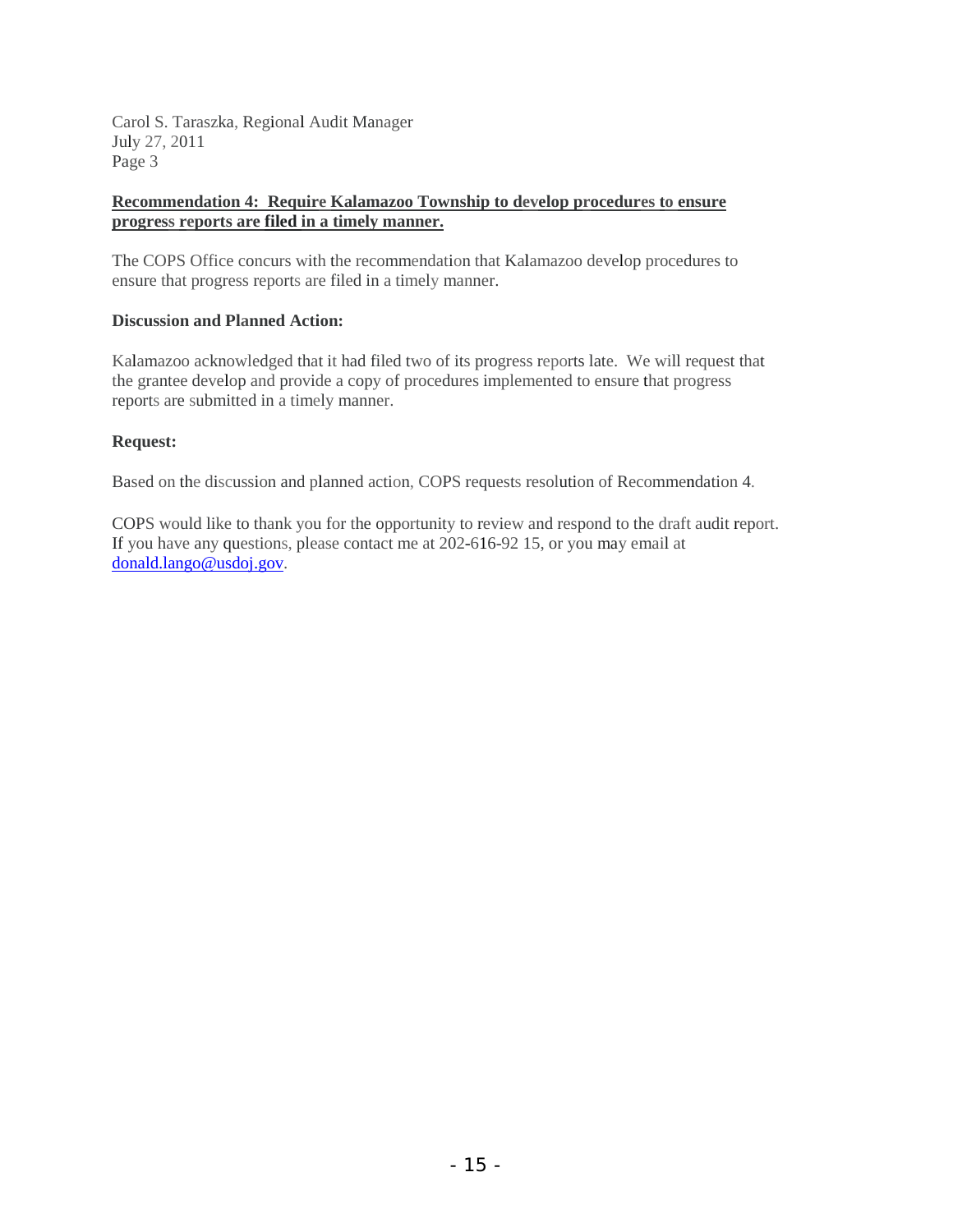Carol S. Taraszka, Regional Audit Manager July 27, 201 1 Page 4

cc: Dominic S. Gagliardi (copy provided electronically) Chicago Regional Audit Office

> Richard P. Theis (copy provided electronically) Justice Management Division

Mary T. Myers (copy provided electronically) Justice Management Division

Cynthia A. Bowie (copy provided electronically) Audit Liaison Division

Nancy Daniels (copy provided electronically) Audit Liaison Division

Timothy S. Bourgeois (copy provided electronically) Township of Kalamazoo Police Department

Ms. Terri Mellinger (copy provided electronically) Township of Kalamazoo

George Cochran (copy provided electronically) Township of Kalamazoo

Grant File 2007-CK-WX-0041 (Technology Grant)

Audit File

ORI: M139500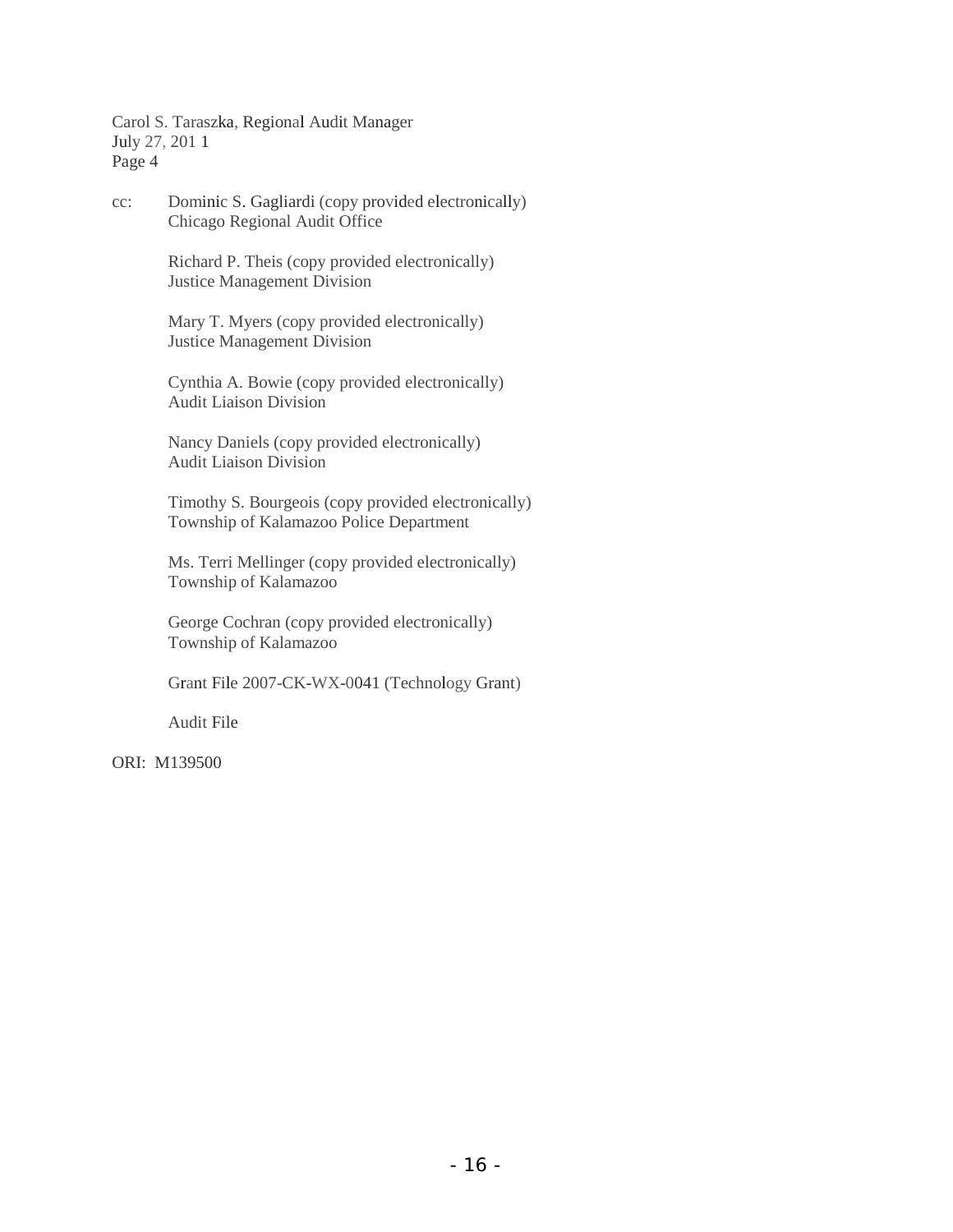## **OFFICE OF THE INSPECTOR GENERAL ANALYSIS AND SUMMARY OF ACTIONS NECESSARY TO CLOSE THE REPORT**

The OIG provided a draft of this audit report to the Township of Kalamazoo and the Office of Community Oriented Policing Services (COPS). Kalamazoo Township's response is incorporated in Appendix II of this final report, and COPS's response is incorporated as Appendix III.

## **Recommendation Number**

1. **Resolved.** Both Kalamazoo Township and COPS concurred with our recommendation to require that Kalamazoo Township develop a policy to ensure passwords for the automated accounting system are changed regularly. COPS stated in its response that Kalamazoo Township has already started requiring password changes for its accounting system and that COPS will obtain and forward to the OIG a copy of Kalamazoo Township's revised policy when it is available.

This recommendation can be closed when we receive a copy of the revised policy that ensures passwords for Kalamazoo Township's automated accounting system are changed regularly.

2. **Resolved.** Kalamazoo Township and COPS both concurred with our recommendation to require that Kalamazoo Township identify the radio equipment purchased with grant funds as federally funded in its property records. COPS stated in its response that Kalamazoo Township advised that it will codify its practices into a formal policy to ensure that property purchased with federal funds is identified as required. In its response, Kalamazoo Township expressed frustration about the intricacies of criteria governing grants management and noted that officials were unaware of the requirements and the existence of the Office of Management and Budget Circular A-133 cited in our report. In an effort to provide more information on the requirements for managing equipment that has been acquired with grant funds (in whole or in part), we have added to the criteria cited in this section of the report to include 28 C.F.R. § 66.32 (2009).

This recommendation can be closed when we receive a copy of the formal policy that ensures Kalamazoo Township's property purchased with federal funds is identified as federally funded in its accounting records.